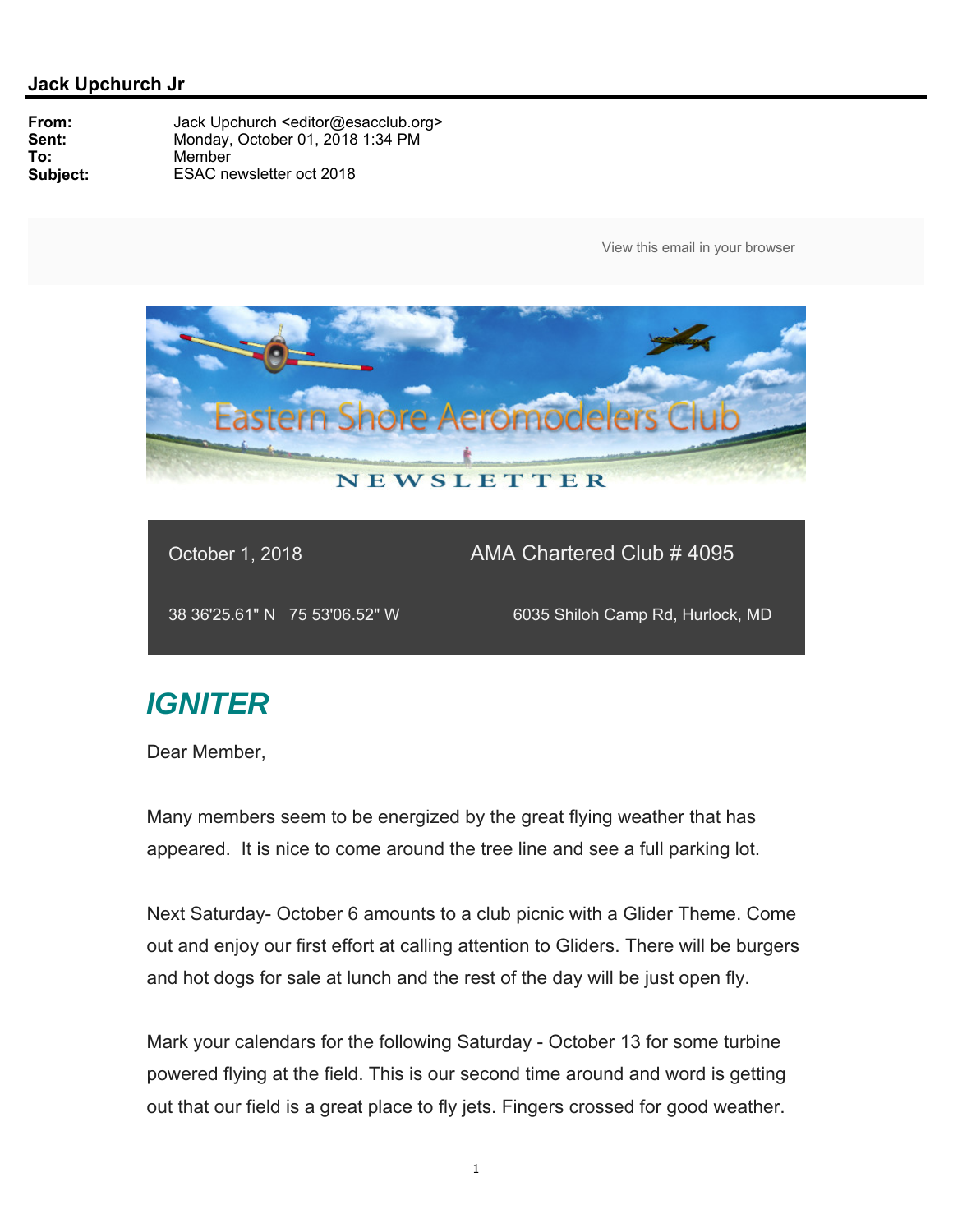We start flying at 9am both days and lunch happens around noon. Since gliders are not normally engine powered, it is possible to fly before the normal 9am engine start time, so come on Saturday as early as you like.

There is much activity at the new field, but not a lot of progress on obtaining our building permit. The application has been filed and they keep reminding me that they will call me when it is ready. Our new landlord has been busy smoothing out the field, and we hope that Skip can put the finishing touches on tomorrow. The plan is to get the grass seed in place this week.

We will be accepting officer nominations until the next club meeting-Wednesday, Oct 10 -- 7pm at the Train Station. The normal reaction when someone mentions serving as an officer, is to suddenly start looking at your feet. The club is blessed with members who support the efforts of volunteers and also with enough volunteers to serve as officers and to get the work done. Your club officers have previously been willing to stay on and serve another year, but also willing to share the work with someone else who wants a turn. No doubt, this year will play out that same way. So, we will be looking for those who don't want a named officer position, but stare at their feet instead. I take that to mean that their feet are available to help out as needed. We'll let you know -- there might be lots of work to get the new field ready to fly from.

Jack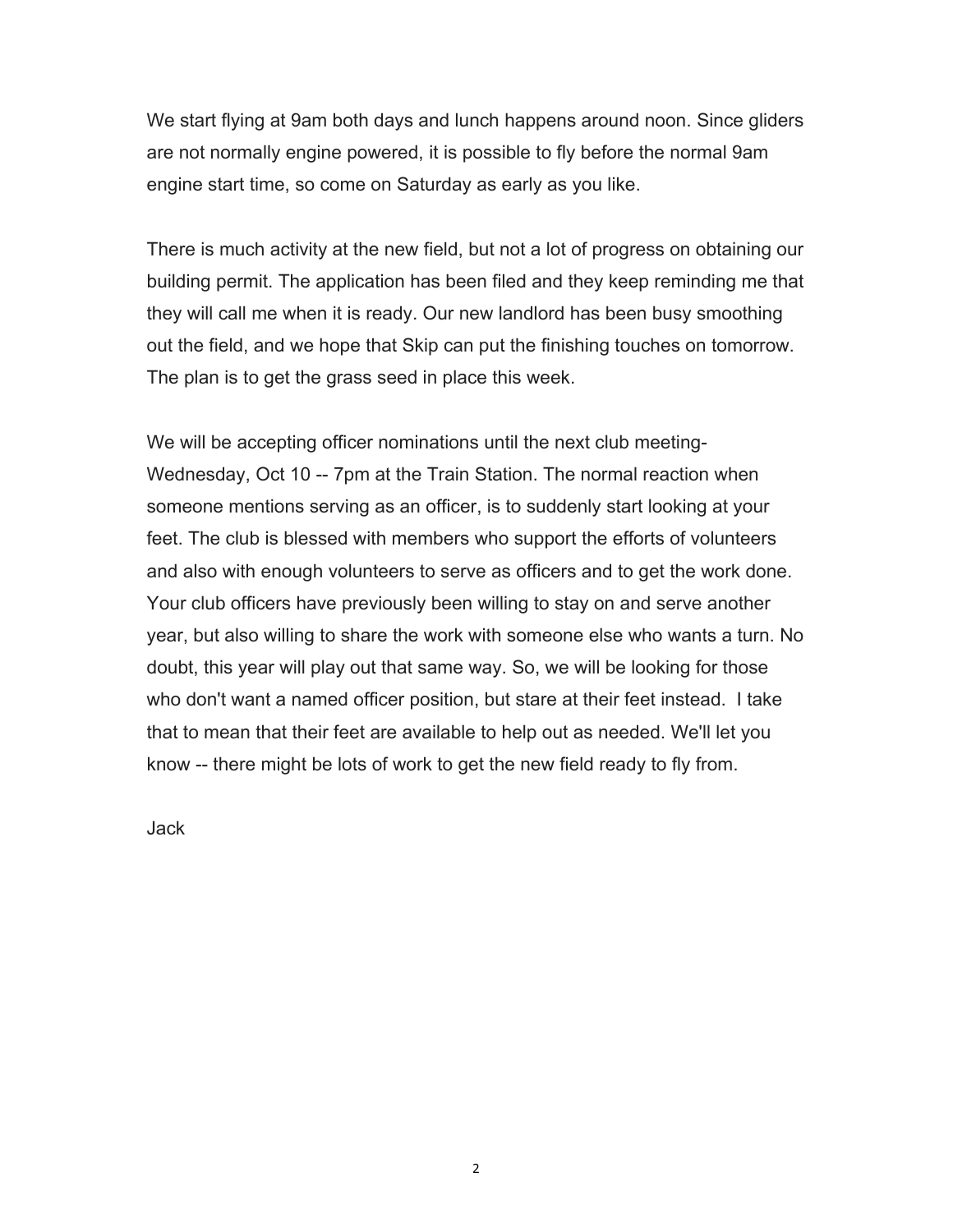



These photos were taken with a quadcopter (drone) showing the similarities between the old field and the new field. As you can see, one is greener and smoother than the other. You can also see that the other one has more blue sky, puffy clouds and only one single tree to worry about. There should be more photos and video as these two fields start changing looks in the coming months.

## A Meeting was called to order on . . .

September 12, 2018 at the Field at 7pm. The Treasurer reported balances of \$5,835.36 in savings and \$1,850.02 in checking. Tom Tilley had club hats available for order and new club T-shirts. Members placing an order will be added to the list and the order will be placed by Oct.

Club dues were briefly discussed, and it was decided that despite our potential need for more funds to build the new field, dues could remain at current levels for the coming year.

The webmaster indicated success with getting PayPal set up on another club website and asked the members if there was any interest in paying club dues using PayPal. Those in attendance were not in favor of making this payment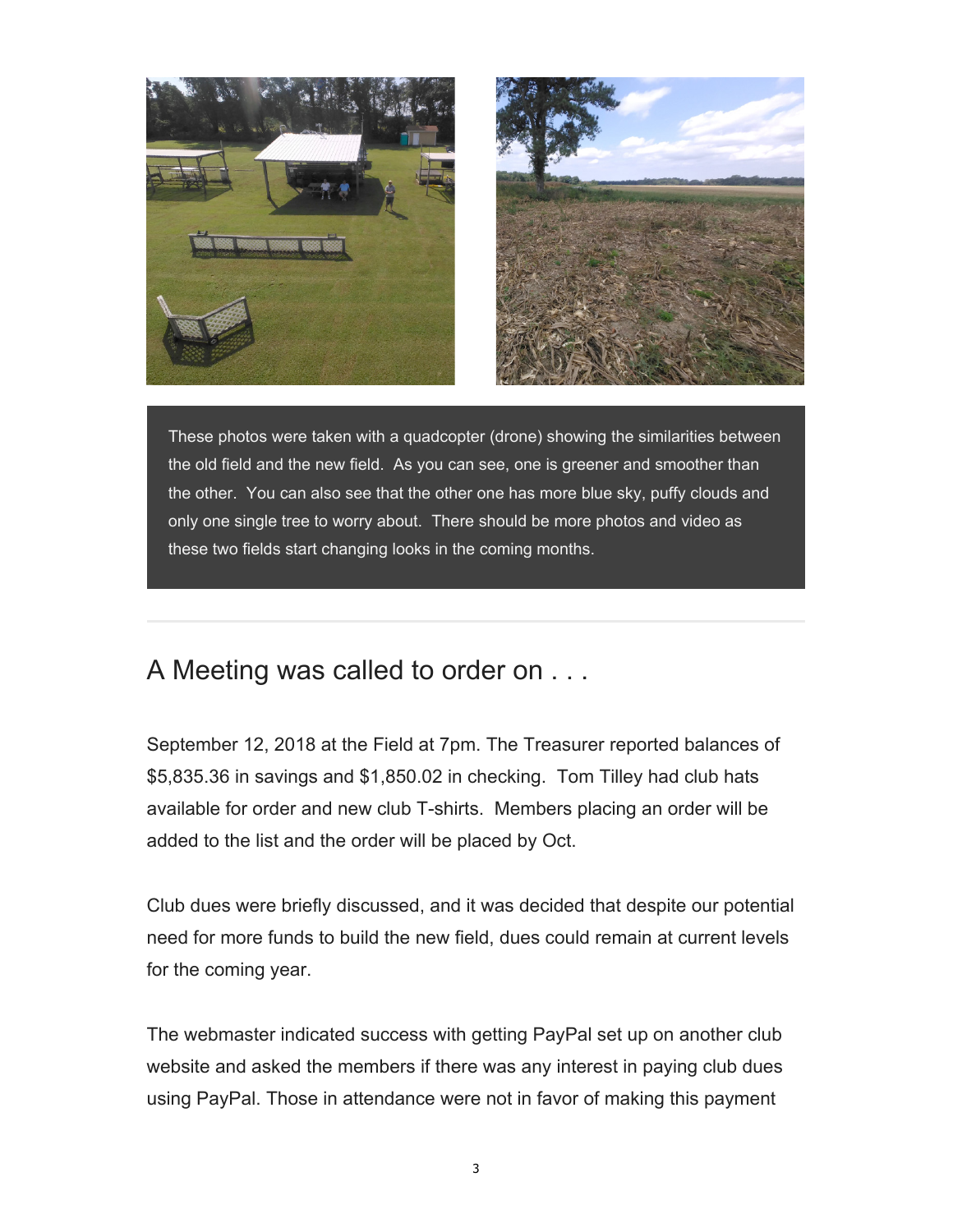method available and the issue was closed.

George reported that he had spoken with his contact Steve Dodd at Planning and Zoning and that there was an understanding of our need to move our structures. We were asked to submit a siteplan for review and approval.

Steve Piasecki asked if the club would support a "Big Bird" fun fly to be held in 2019. It would be modeled after IMAA "rules"that defined a Big Bird as roughly " minimum wingspans of eighty (80) inches for monoplanes and sixty (60) inches for multi-wing aircraft. Ducted Fan and Turbine aircraft with one hundred forty (140) inches combined length and width, measured from wing tip to wing tip at the widest point perpendicular to the fuselage and added to the length of the fuselage, excluding any protrusions. Autogyros with 50 inches for a single rotor, 80 inches for a dual rotor. Quarter (1/4) scale replicas ..." In keeping with how this club operates, Steve was encouraged to develop his idea and assured that the club would be supportive of the idea with him as the "champion" responsible for putting it together. We will look to the competition schedules we have to work around and pick a date that works into next year's calendar.

There being no further business, the meeting was adjourned at 7:48 pm.

## **The Official 2018 Club Calendar- Check the website for more up to the minute schedule changes.**

- October 6 Club Glider Day 9am until
- October 10 Club Meeting at the Train Station 7pm
- November 14 Club meeting at the Train Station 7pm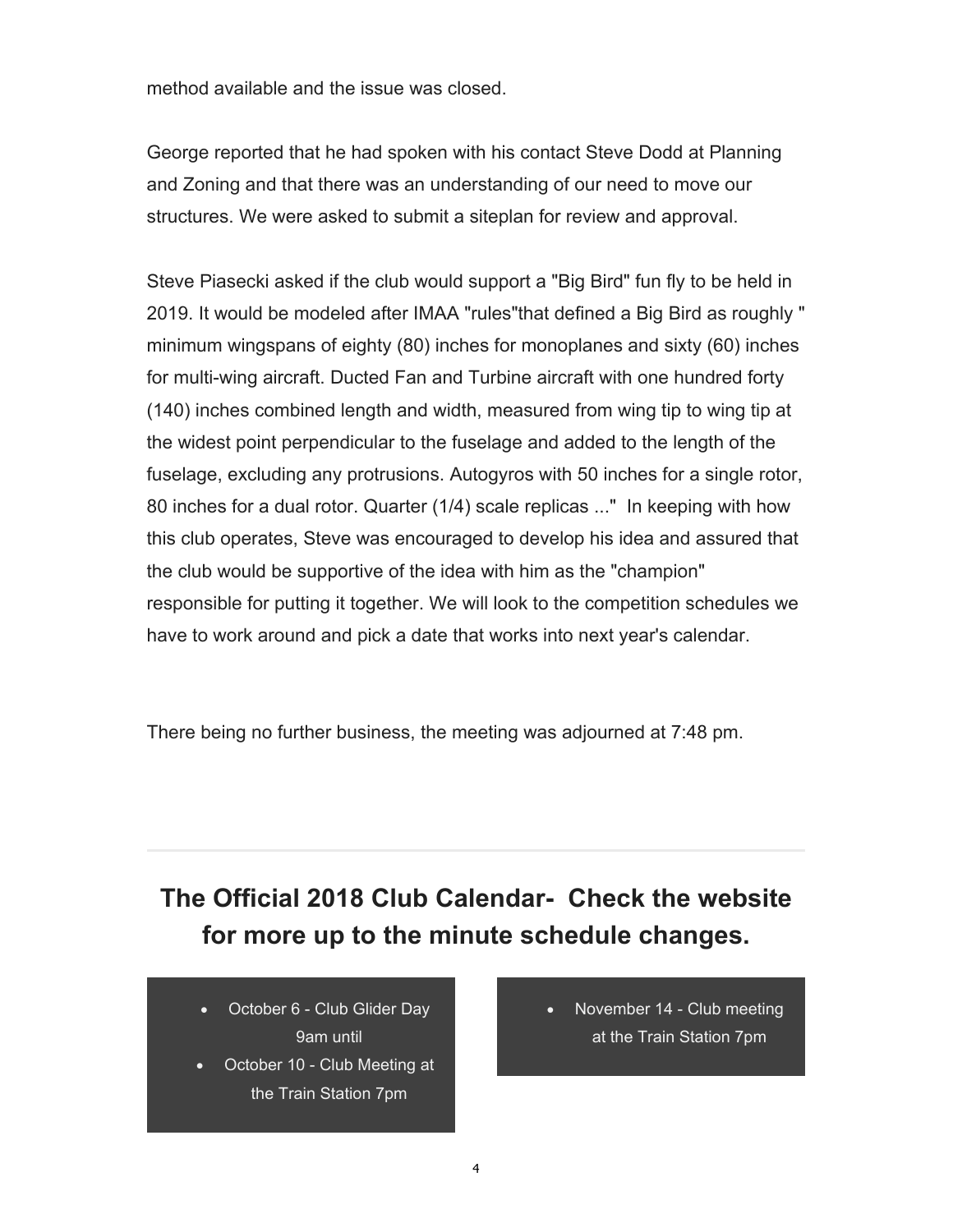October 13 - Invitational Jet Rally - 9am until ?

 December 12 - Christmas Party Meeting 7pm — at the Train Station - potluck

**Support Our Local Hobby Shops**

**Hobby Stop** 22762 Sussex Hwy Seaford, DE 302-629-3944

**Hobby Town of Easton** 106 Marlboro Ave Easton, MD 410-822-7800

**Happy Birthday to You . .** 

Henrick Hammonds

Jerry Raimo

**.**

**Links** 

AMA Website

AMA - District IV

Know Before You Fly

> FAA- Pilot **Registration**

Renewal Membership Form

Jack Upchurch -- President 410-310-2007

Duane Lundahl -- V. President 301-717-5727

## **CLUB OFFICERS -- CONTACT**

Jim Cockran Treasurer / 302-381-6583